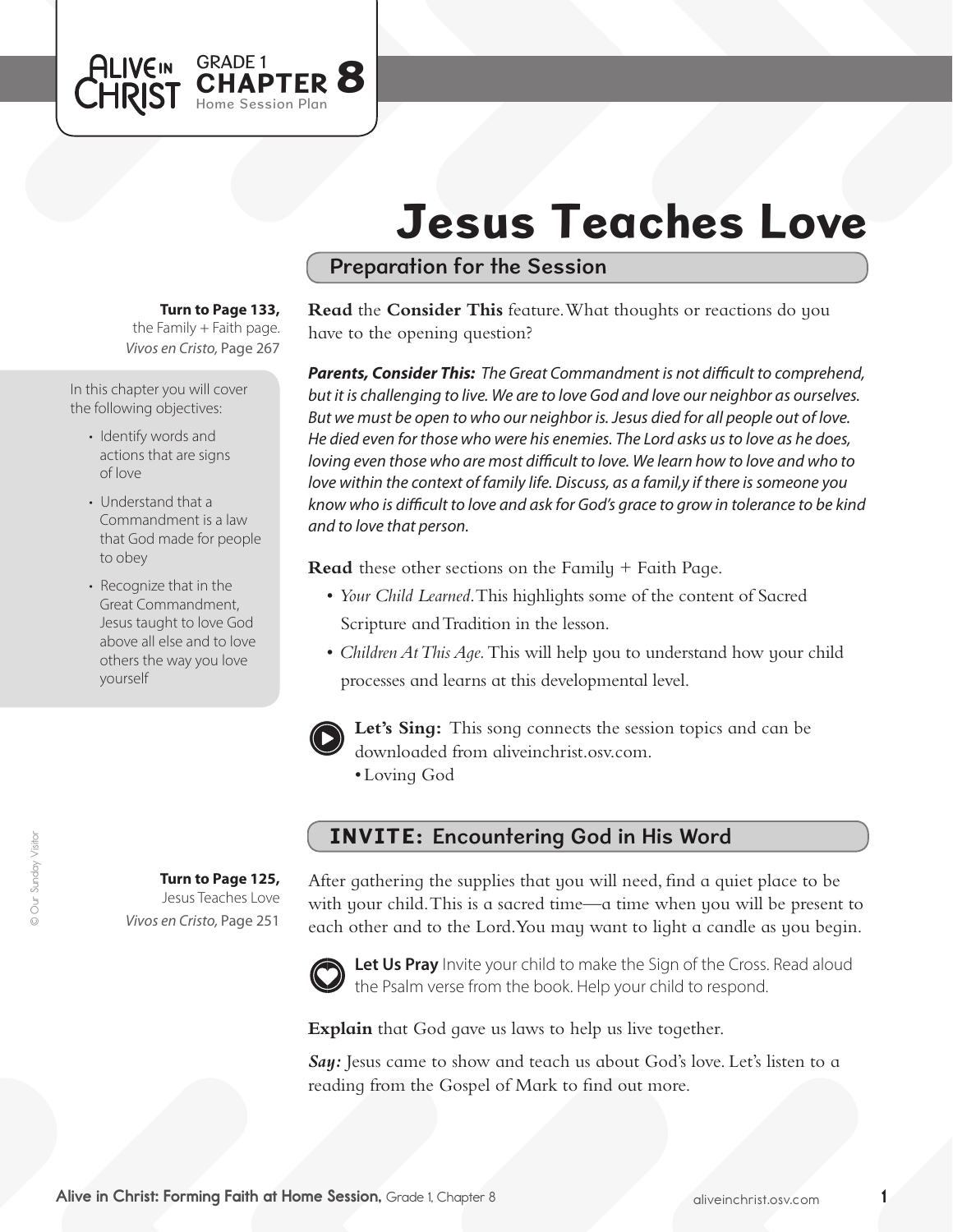**Guide** your child through the Preparing for God's Word Ritual you learned in the Introduction Session or play Track 1 of the Songs of Scripture CD.

- Proclaim God's Word in the Parchment Paper box on the page.
- Maintain several moments of silence.
- Ask: What did you hear God say to you today?

**Invite** your child to respond and also share what you heard.

Now, look at the *What Do You Wonder?* box.

**Say:** Love is very important in each of our lives. God loves us as we are and asks us to love others as much as we love ourselves.

**Invite** your child to respond to the questions. Prompt what else they might wonder about God's love and how we share with others.

## DISCOVER: Learning God's Truth

**Read** aloud "The Gift" (on pages 126-127).



**Do** the gold-star activity.

Ask: What do you think Brooke will give her grandpa?

**Have** your child complete the Share Your Faith activity.

**Turn to Page 127,** 

**Turn to Page 126,** Show Your Love

Show Your Love (cont'd) *Vivos en Cristo,* Page 255

*Vivos en Cristo,* Page 253

**Turn to Page 128,** Love God and Others

*Vivos en Cristo,* Page 257

**Read** aloud the question and paragraph.

**Explain** to your child that people have always argued about the best way to please God.

*Parents, Consider This: Discuss with your child how doing one's chores joyfully can be seen as gifts to the whole family. Have your child ask family members about what they do to help the family. Ask your child how he or she helps the family. Have a conversation about attitude and intention and how we can approach chores out* 

**Tell** your child that one man asked Jesus if his answer is correct.



**Read** the Scripture.



*of love for each other.*

**Do** the gold-star activity.

© Our Sunday Visitor © Our Sunday Visitor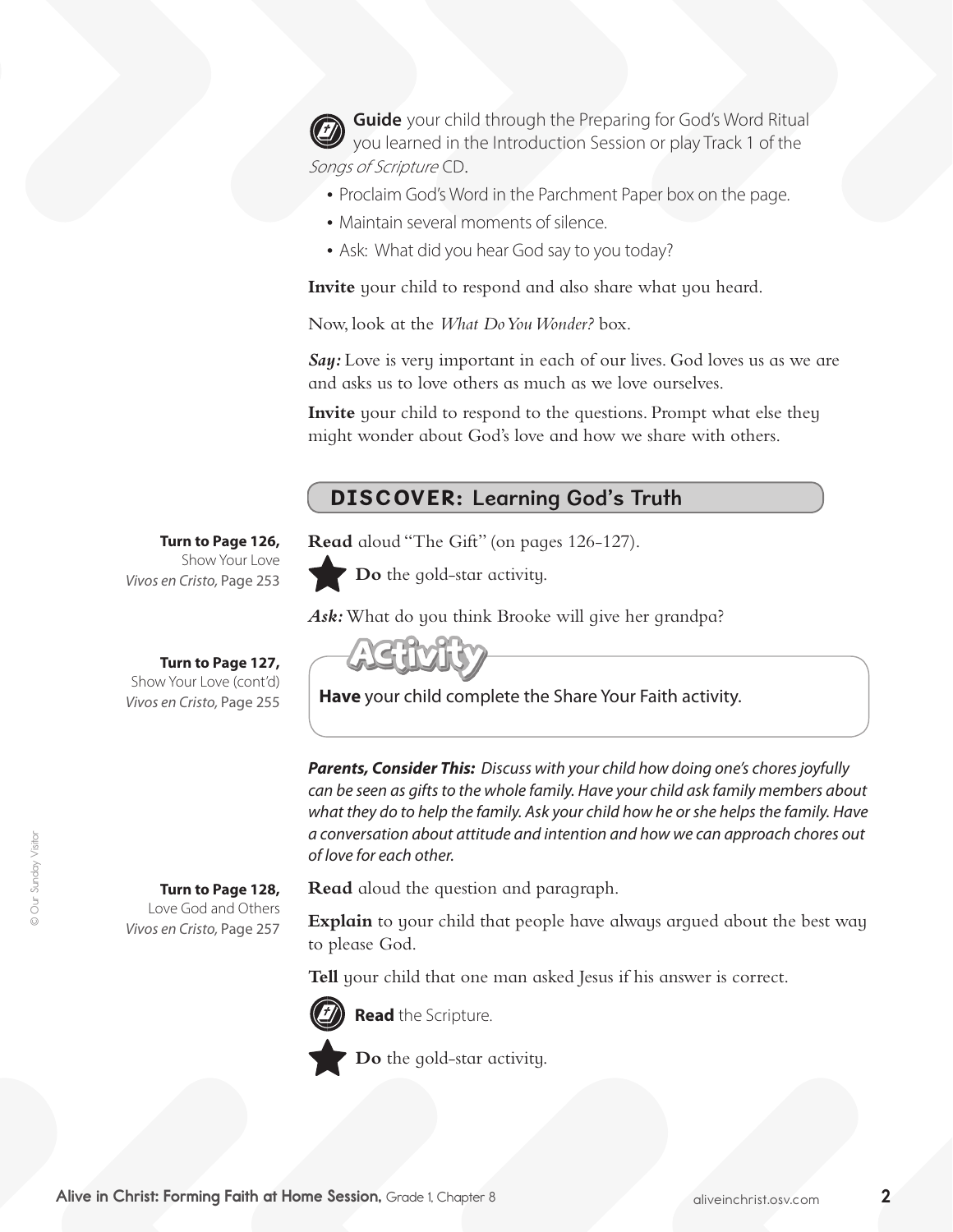**Turn to Page 129,** The Great Commandment *Vivos en Cristo,* Page 259 **Read** aloud the paragraphs.

**Find** the words **Commandments** and **Great Commandment** in the Catholic Faith Words box. Read the words and their definitions.

**Refer** to page 314-315 in the Our Catholic Tradition reference section in the back of your child's book to learn more about the Great Commandment and the Ten Commandments.



**Have** your child complete the Connect Your Faith activity.

*Parents, Consider This: The concrete way of thinking that is characteristic for a child at this age may sometimes make it difficult for them to know how to love God, whom they cannot see, above all things. However, as a parent, you can make this practical for your child by helping them to understand that we show our love for God by talking to him in prayer and making choices he would have us make. We also show love to God when we are kind and loving towards others.* 

#### LIVE: Living Our Faith

**Turn to Page 130,**  Our Catholic Life *Vivos en Cristo,* Page 261

**Read** aloud the first sentence. Then draw attention to the chart by reading the second sentence.

**Read** aloud the "Love God" side and then the "Love Others" side of the chart.

**Do** the gold-star activity.

*Parents, Consider This: People have different ways of expressing affection, often related to family history and cultural customs. Help your child see that love, affection, and friendship can be expressed in a variety of ways, from kind words to comforting gestures. Remind your child that expressions of affection may be appropriate or inappropriate depending on the people and circumstances involved. Assure your child that she or he can come to you anytime they have a question about this.*

**Turn to Page 131,**  People of Faith *Vivos en Cristo,* Page 263 **Read** the paragraph about St Thomas Villanova.

- Share your reactions to the information.
- Saint Thomas Villanova qave food to anyone who came to his door. He did not judge them. Discuss a time when your family has given food to the poor.